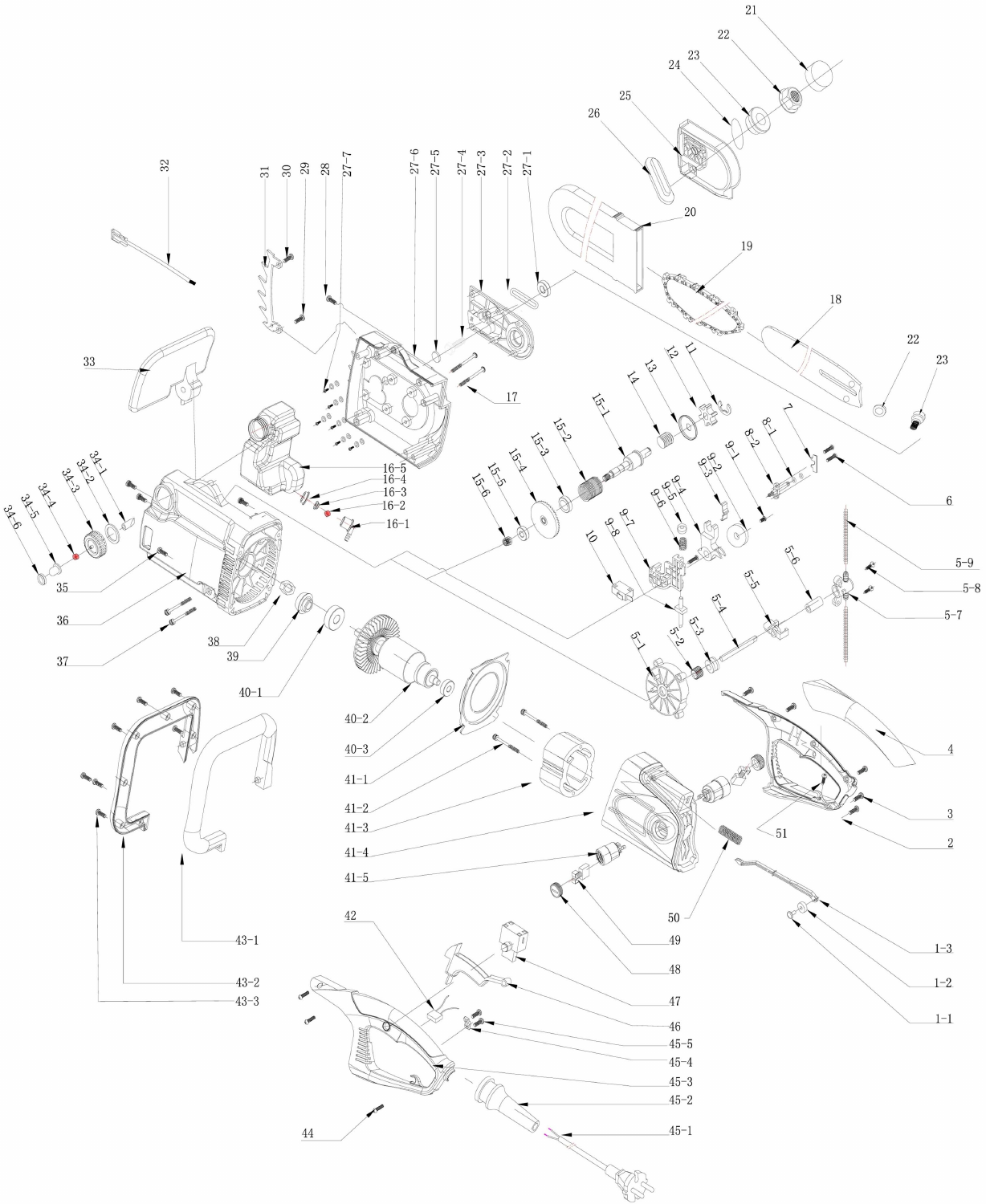| NO.                     | Code        | <b>English Name</b>           | Quantity       |
|-------------------------|-------------|-------------------------------|----------------|
| $\mathbf{1}$            | 8440-471401 | Switch push rob group         | $\mathbf{1}$   |
| $1 - 1$                 | 8086-462701 | <b>Wheel Pin</b>              | 1              |
| $1-2$                   | 8121-462701 | <b>Slide Wheel</b>            | 1              |
| $1 - 3$                 | 8043-471401 | Switch push rod               | 1              |
| $\overline{2}$          | 8001-471402 | Right rear left handle        | 1              |
| $\overline{3}$          | 8SJAB50-16B | Self-trapping screw           | 6              |
| $\overline{4}$          | 8005-471401 | <b>Strip</b>                  | $\mathbf{1}$   |
| $\overline{5}$          | 8440-467607 | <b>Pump Group</b>             | $\mathbf{1}$   |
| $5 - 1$                 | 8187-471501 | Pump fix board                | $\mathbf{1}$   |
| $5 - 2$                 | 8123-472201 | Worm gear                     | $\overline{1}$ |
| $5 - 3$                 | 8121-472201 | Worm wheel                    | $\mathbf{1}$   |
| $5-4$                   | 8304-472201 | <b>Piston Sleeve</b>          | $\mathbf{1}$   |
| $5-5$                   | 8292-472201 | <b>Piston Support</b>         | 1              |
| $5-6$                   | 8211-472202 | <b>Piston Sleeve</b>          | 1              |
| $5 - 7$                 | 8336-472202 | Pump body                     | 1              |
| $5 - 8$                 | 8SNAB30-12B | Self-trapping screw           | 1              |
| $5-9$                   | 8061-471501 | Oil tube                      | 1              |
| $\overline{6}$          | 8SJAB40-25B | Self-trapping screw           | $\mathbf{1}$   |
| $\overline{7}$          | 8181-462701 | <b>Back plate</b>             | $\mathbf{1}$   |
| $\overline{\mathbf{8}}$ | 8440-467608 | Oil Glid                      | $\overline{1}$ |
| $8 - 1$                 | 8204-462201 | O-Ring                        | $\mathbf 1$    |
| $8 - 2$                 | 8213-471501 | Oil Adptor                    | $\overline{1}$ |
| $\overline{9}$          | 8440-467609 | <b>Braking Rod Group</b>      | 1              |
| $9 - 1$                 | 8SJAD05-12B | Machine screw                 | $\mathbf{1}$   |
| $9 - 2$                 | 8202-462203 | <b>Braking washer</b>         | $\mathbf{1}$   |
| $9 - 3$                 | 8324-462701 | <b>Spring Leaf</b>            | 1              |
| $9-4$                   | 8043-462702 | Divider Rod                   | 1              |
| $9 - 5$                 | 8WF-05B     | Washer                        | 1              |
| $9-6$                   | 8342-462302 | <b>Braking Rob spring</b>     | $\mathbf{1}$   |
| $9 - 7$                 | 8187-471501 | <b>Braking Rob Fix spring</b> | 1              |
| $9 - 8$                 | 8147-462701 | <b>Braking</b>                | $\mathbf{1}$   |
| 10                      | 8042-463103 | Control switch                | $\overline{1}$ |
| $\overline{11}$         | 8CE-07B     | E-circlip                     | $\mathbf{1}$   |
| 12                      | 8128-462201 | Sprocket                      | $\mathbf{1}$   |
| 13                      | 8208-462201 | <b>Gland Bonnet</b>           | $\mathbf{1}$   |
| 14                      | 8342-462304 | Spring                        | $\mathbf{1}$   |
| 15                      | 8440-467610 | Shaft Group                   | 1              |
| $15 - 1$                | 8085-471501 | Shaft                         | 1              |
| $15 - 2$                | 8342-462301 | <b>Braking spring</b>         | $\mathbf{1}$   |
| $15 - 3$                | 8063-462701 | Shaft sleeve                  | $\mathbf{1}$   |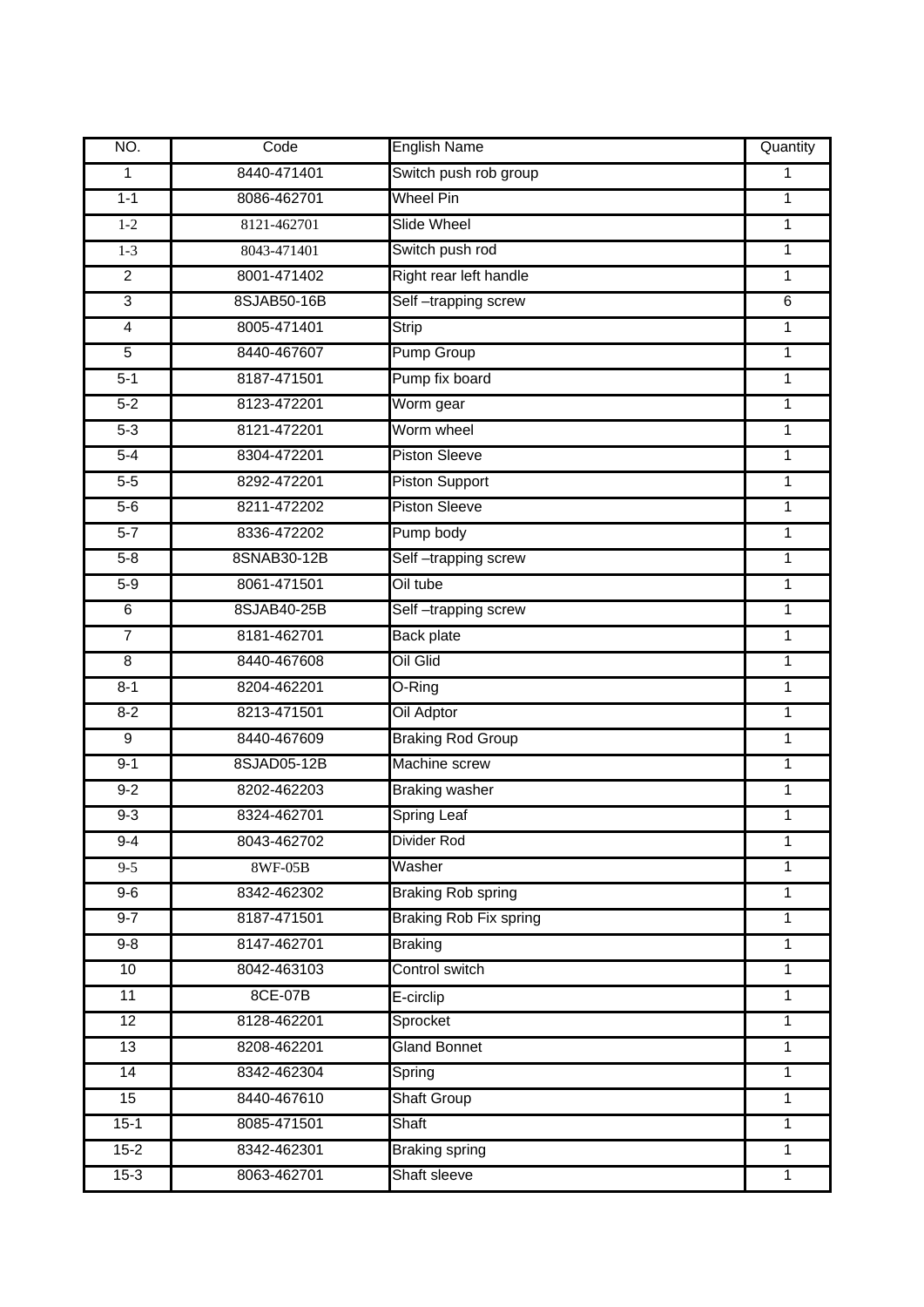| $15 - 4$ | 8123-471502  | Umbrella gear              |  |
|----------|--------------|----------------------------|--|
| $15 - 5$ | BC-082207-ST | 608Z rear bearing          |  |
| $15 - 6$ | 8NG-08D      | <b>Self-trapping Screw</b> |  |
| 16       | 8440-467611  | <b>Tank Group</b>          |  |

| $16-1$          | 8213-462701  | <b>Output adaptor</b>     | 1              |
|-----------------|--------------|---------------------------|----------------|
| $16 - 2$        | 8326-462701  | sponge                    | $\mathbf{1}$   |
| $16 - 3$        | 8348-462701  | <b>Adaptor Choke Plug</b> | $\overline{1}$ |
| $16 - 4$        | 8331-462701  | <b>Rubber Sleeve</b>      | $\mathbf{1}$   |
| $16 - 5$        | 8165-471501  | <b>Tank</b>               | $\overline{1}$ |
| 17              | 8SJAB50-35B  | Sef-tapping screw         | $\mathbf{1}$   |
| 18              | 8181-464101  | Chain bar (16"oregon)     | $\overline{1}$ |
| $\overline{19}$ | 8344-464102  | Saw chain (16"oregon)     | $\mathbf 1$    |
| $\overline{20}$ | 8452-463101  | <b>Blade cover</b>        | $\mathbf{1}$   |
| 21              | 8185-463101  | <b>Nut Shield</b>         | $\overline{1}$ |
| $\overline{22}$ | 8ND-08D      | Flange nut                | $\mathbf{1}$   |
| $\overline{23}$ | 8334-463101  | <b>Shaft Sleeve</b>       | $\mathbf 1$    |
| 24              | 8208-471401  | <b>Brand label</b>        | 1              |
| $\overline{25}$ | 8021-471501  | End Cap                   | $\mathbf{1}$   |
| 26              | 8208-462305  | End cap seal              | $\mathbf{1}$   |
| $\overline{27}$ | 8440-467613  | Middle cover group        | $\mathbf{1}$   |
| $27 - 1$        | BC-102206-ST | 6900Z bearing             | $\mathbf{1}$   |
| $27-2$          | 8208-462204  | output oil glib seal      | 1              |
| $27-3$          | 8347-471501  | Middle cover insert       | $\mathbf{1}$   |
| $27-4$          | 8206-462202  | Machine screw             | $\mathbf{1}$   |
| $27-5$          | 8202-462205  | seal shim                 | 1              |
| $27-6$          | 8023-471501  | Middle cover              | 1              |
| $27 - 7$        | 8SJAN40-12B  | Machine screw             | 1              |
| $\overline{28}$ | 8SJAB40-14B  | Sel-tapping screw         | $\mathbf{1}$   |
| 29              | 8SJAB50-35B  | Sel-tapping screw         | 1              |
| $\overline{30}$ | 8SJAB50-16B  | Sel-tapping screw         | 1              |
| $\overline{31}$ | 8181-471501  | <b>Buffer Board</b>       | 1              |
| 32              | 8413-462201  | Connection wire           | 1              |
| 33              | 8044-471501  | Switch Trigger            | 1              |
| 34              | 8440-462708  | Oil cover Group           | $\mathbf 1$    |
| $34-1$          | 8335-463102  | Value Group               | $\mathbf{1}$   |
| $34 - 2$        | 8208-463101  | Seal                      | $\mathbf{1}$   |
| $34-3$          | 8020-462701  | Tank cover                | $\mathbf{1}$   |
| $34 - 4$        | 8326-462302  | Sponge                    | $\mathbf{1}$   |
| $34-5$          | 8371-462301  | Air bag                   | $\mathbf{1}$   |
| $34-6$          | 8204-462301  | Seal ring                 | $\mathbf{1}$   |